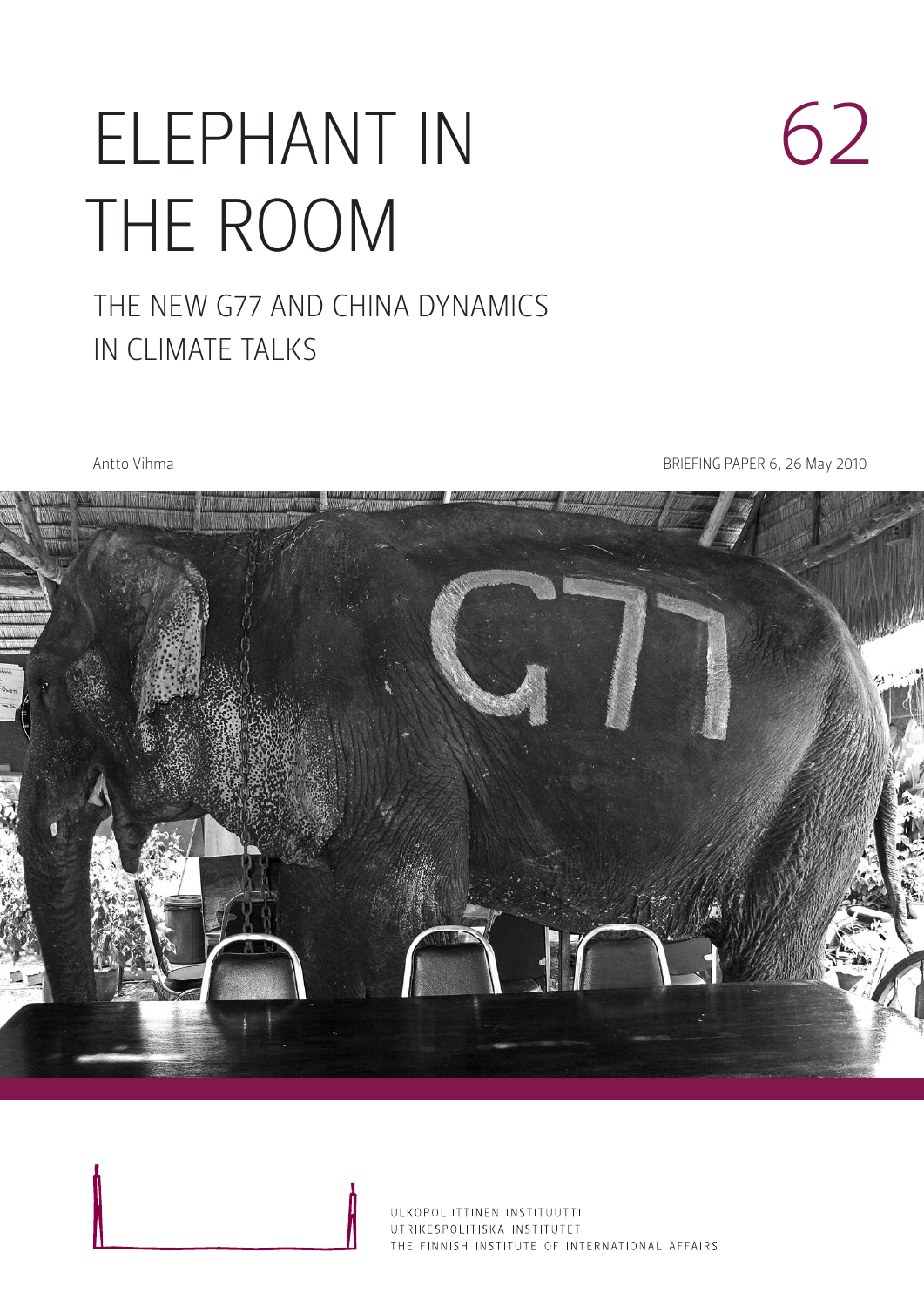## ELEPHANT IN THE ROOM

The New G77 and China Dynamics in Climate Talks



Antto Vihma Researcher The Finnish Institute of International Affairs

Briefing Paper 62 26 May 2010

- • The G77 and China is a product of the North/South divide and the political economy of the late 20th century. It is broadly based on a "self-definition of exclusion" from world affairs.
- The Copenhagen Summit manifested the divergence within the G77 coalition on climate change politics, based on growing differences in concern over climate impacts and growing differences in capacities. Also geopolitical aspects have entered more forcefully into climate talks, as climate change has become an established agenda item in global high politics.
- The new BASIC block of China, India, Brazil and South-Africa represents the emerging economies that face Northern pressure to "internationalize" their climate actions. China has been able to steer the big four close to its climate position, for example in the debates over the legal form of post-2012 agreement.
- The obstructionism of radical Southern countries such as Bolivia and Venezuela enjoys a degree of legitimacy among some small developing countries, who share the experience of an "unjust world order" and marginalization in multilateral negotiations, as well as among OPEC countries and China, who have tactically considered it as in their interest to delay reaching a more binding climate agreement under the Convention track.
- In spite of the growing division in climate positions, there is a logic of mutual dependency at work. China, although an emerging superpower, is dependent on the G77—without the support and membership of the coalition it would find itself increasingly "against" the rest of the world as the largest absolute GHG emitter. In the context of the G77's formation and discourse of exclusion, it is also clear that what China brings to the table—unprecidented economic and political power—is valued by most G77 members.
- The North/South compromise vaguely set forth in the Copenhagen Accord in terms of financing and transparency of developing country actions is a fragile one. Parties such as the EU should do their best, economically and politically, to build on and operationalize that compromise.

The International Politics of Natural Resources and the Environment research programme The Finnish Institute of International Affairs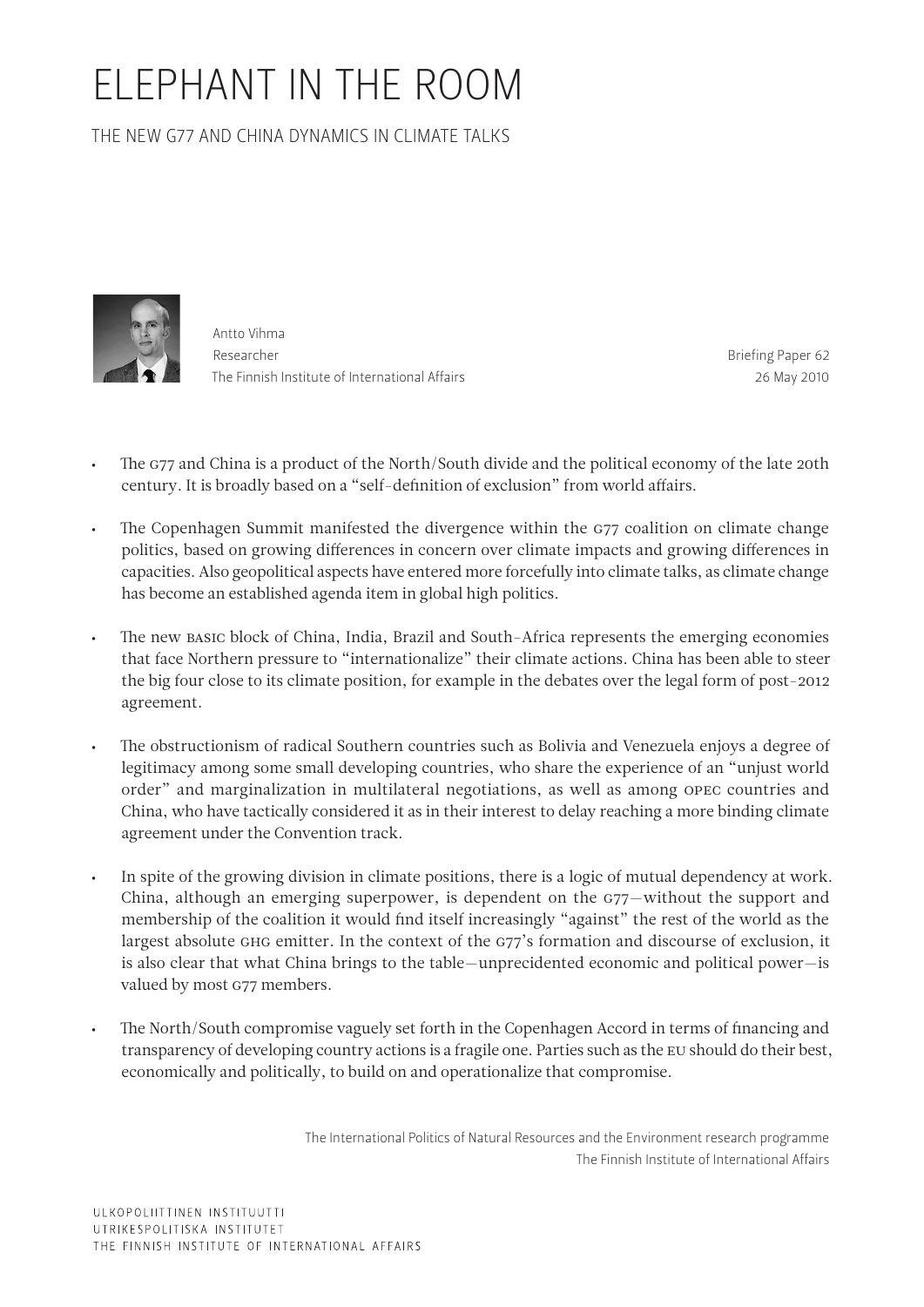

Photo: IISD

As immediate emotions after Copenhagen COP-15 have faded, space is opening for more measured and systematic reflections on the lessons of the multilateral climate process. One key issue in global climate talks is the current state of the Group of 77 and China block of developing countries—its growing differences, and sources of solidarity.

The objective of this briefing paper is to provide an analysis of the cohesiveness and internal tension of the Group of 77 and China (G77) coalition with respect to climate negotiations in the Copenhagen aftermath. It argues that the political and historical reasons behind the genesis of the G77, and especially its functioning in today's rapidly changing world, are not sufficiently understood. There is an "elephant in the room"—an awkward balance between the political expediencies of alliance and the prevalence of multiple voices of self-interest within the G77 in the climate debate.

#### Origins of the coalition

The G77 can be described as not a policymaking body in a narrow sense; rather it is a body that aggregates the range of views of its members and prepares a common position in international negotiations. The forum recognises and accepts that diversity exists within the group, but the basic requirement for membership is adherence to the common positions.

The G77 also needs to be seen as a product of its time and an outcome of the political economy of the North/ South divide. The 1950s and 1960s represent a period when many countries in the South were gradually coming loose from their colonial "associations" with European countries and were looking toward the future with much optimism in terms of rapid social and economic development. However, this optimism was not matched by the type of cooperation from the rich countries that would have helped the developing countries realise their aspirations for socioeconomic development. Having inherited economies from the colonial times geared towards raw material production and other distinctive primary production characteristics, many countries in the South found themselves facing a "structural" disadvantage that contributed to a worsening of terms of trade. Adding more complexity to this picture, the decolonisation and reconstruction of Europe from the 1940s into the 1960s was taking place against a background of the politically charged atmosphere of the Cold War. Often, this had the effect of coercing countries into political alliances that were at times counter to their long-term interests. This period also gave birth to the International Monetary Fund and the World Bank as part of the aim to create a liberal international monetary and trading system. The repeated calls by developing countries, especially those from Latin America, for commodity price stabilisation fell on deaf ears. A few years later, the International Trade Organization (ITO), which was aimed to support these calls, failed to materialise, leaving poorer agriculture and minerals trading nations with hardly any regulatory body to represent their interests. The General Agreement on Tariffs and Trade (GATT), established in 1947, was regarded as a "club of wealthy nations" that did not represent developing countries' interests.

It was against this backdrop of Southern disquiet that the United Nations Conference on Trade and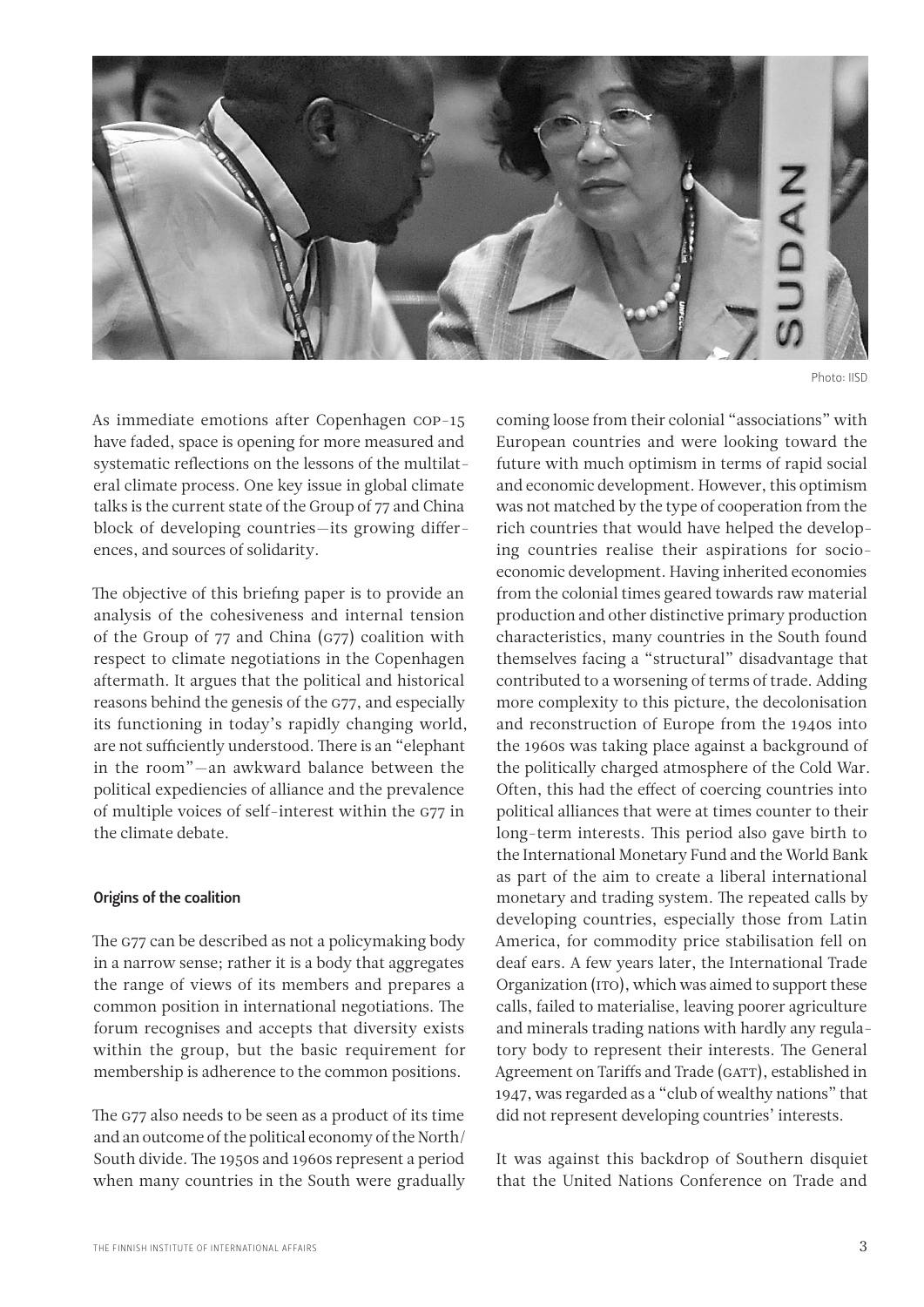| G77 Subgroups |                                                                                                                                                  |
|---------------|--------------------------------------------------------------------------------------------------------------------------------------------------|
| <b>BASIC</b>  | Emerging economies China, India, Brazil and South Africa                                                                                         |
| IDCs          | Group of 49 Least Developed Countries, whose "special situation" is officially recognised by the UNFCCC                                          |
| African Group | The 53 member states of the African Union                                                                                                        |
| <b>AOSIS</b>  | Alliance of 42 small island states, including some non-G77 members such as Tuvalu and Singapore                                                  |
| AI BA         | Bolivarian alliance of Latin American countries, of which Venezuela, Bolivia, Ecuador, Cuba and Nicaragua<br>coordinate climate change positions |
| OPEC.         | Group of 12 oil exporting countries, led by Saudi Arabia                                                                                         |

Text box 1: G77 and China subgroups

Development (UNCTAD) was established in 1964. At this venue, a new solidarity block within the Third World contingent was formed and took the label "Group of 77 and China". Over the years, the G77 has remained the developing countries' principal negotiating caucus, whose membership has grown to accommodate over 130 developing country members. A self-definition founded on a "narrative of exclusion" from world affairs has been the common denominator for a group of vastly different countries.

Since the early 1970s, environmental issues have steadily gained importance in international politics. Environmental law-making at the international level has mushroomed, and many processes have been seen by G77 countries as addressing an explicitly Northern agenda. Analysts have identified five specific interests which G77 has consistently articulated in global environmental negotiations, all framed in North/South divide: the imperative to link environment and development; the need for more financial resources for environmental programs; the transfer of technology; the need for capacity building for both negotiations and policy implementation; and longer time horizons for implementation of new regulations.

#### The divided south in Copenhagen

During the last 20 years, climate change has steadily risen to the top of the ladder in global politics. The Copenhagen COP-15 was the biggest and most anticipated climate meeting in history, bringing together 120 Heads of State and Government accompanied by a worldwide media show unprecedented

in multilateral negotiations. It was also a point when fundamental national strategies and interests were revealed. For the G77 this meant exposing its symptoms of growing disagreement over the shape of global climate governance.

A great deal of the Copenhagen meeting, as indeed the two years of intense negotiations prior to it, was spent arguing over procedural issues. These included extensive deliberation over the linkages between the two negotiation tracks AWG-LCA and AWG-KP; over the exact mandates of certain contact groups; over the contact groups' relation to the principles of the UNFCCC; as well as repetitive battles on whether a "friends of the Chair" group should be convened or negotiations only be carried out in plenary setting; should the Chair be given a mandate to prepare a streamlined "Chair's text", or should the negotiations only focus on the LCA text, a huge pile of paper mostly consisting of combined submissions of parties, derived from the notorious document of 2009 informally known as "the brick".

Indeed, the first public argumentation the coalition experienced in Copenhagen was also over procedure, specifically over whether to set up talks to consider a new, legally binding protocol. A contact group was initiated by the COP president, strongly advocated by the Alliance of Small Island States (AOSIS), and supported by many Least Developed Countries (LDCs) and African countries, in order to push for maximally binding and ambitious. Setting up the group was opposed by China, India and many member states of the Organisation of Petroleum Exporting Countries (OPEC) as "premature", as the focus should instead be on the substantive issues and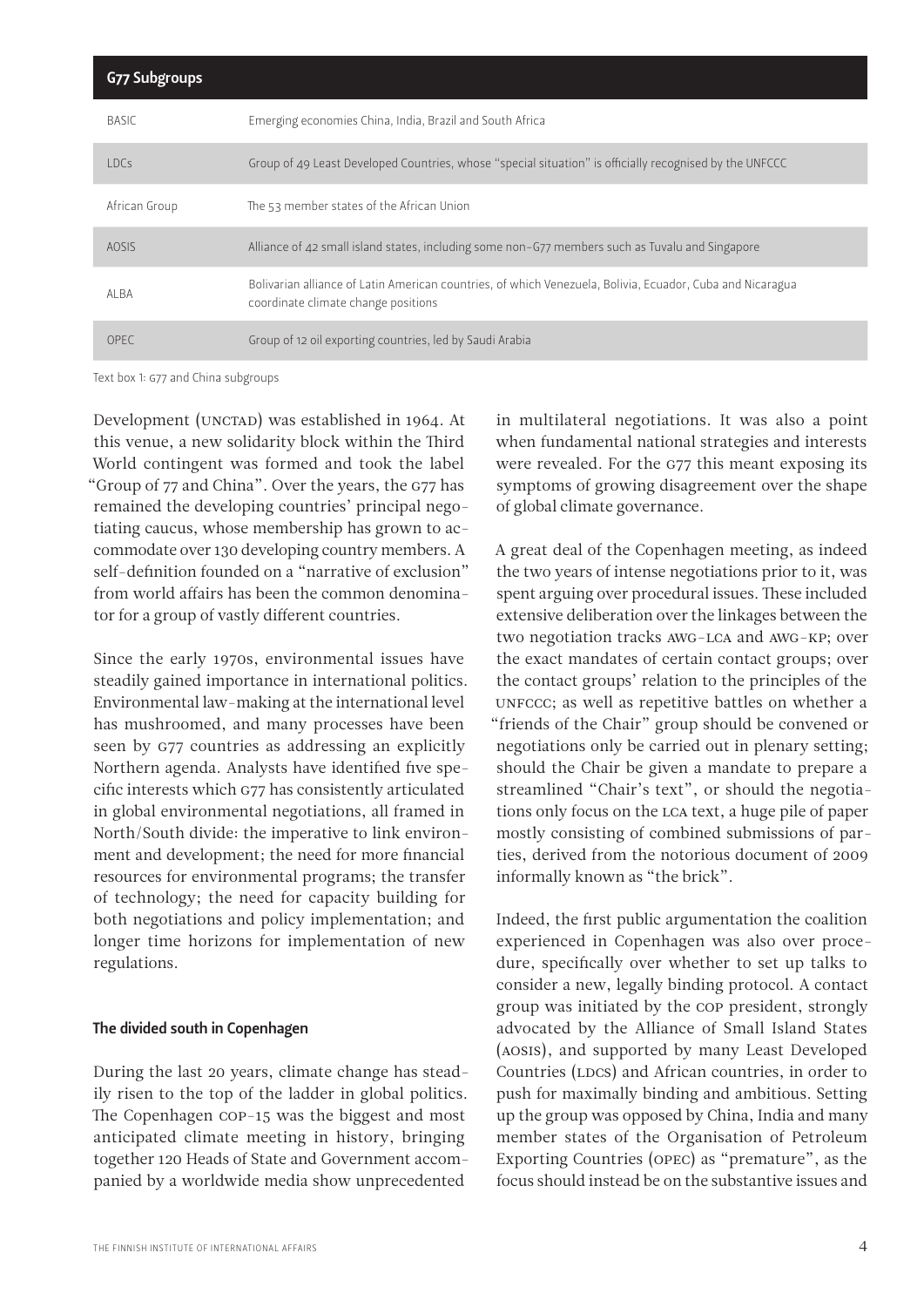"the very valid system of the Convention and the Kyoto Protocol".1 Interestingly, the other two BASIC members Brazil and South-Africa expressed no clear position in the heated debate. On the following day a very similar debate took place in the meeting of the Kyoto Protocol (KP), although China was seemingly trying to be more accommodating. A similar split within the G77 occurred on the nuances of how to amend the KP, and a statement by Brazil reflected the awkward position of several middle camp developing countries: "we support Tuvalu as commented by China". In fact, China and Tuvalu (speaking on behalf of AOSIS) had completely different positions concerning the legal nature and level of ambition of the desired agreement.

In the last week of the Copenhagen meeting, a fundamental division in the negotiating tactics and strategies of the G77 members was again evident. The negotiated LCA text was too big and contentious to be submitted to Ministers—and with the Heads of States joining the negotiations on Friday, the COP president, KP Chairs and LCA Chairs were undertaking series of consultations on how to proceed. Several G77 members, including its Chair Sudan, did not agree to informal "friends of the Chair" consultations, even in this situation. Sudan, supported by e.g. Bolivia, Venezuela, Saudi-Arabia, Kuwait, Nigeria and Angola blocked closed informal negotiations, and demanded separate open, inclusive drafting groups to continue on both tracks, as well as "assurances that no other processes or consultations will be established". This procedural blockage was publicly opposed by several group members such as South Africa, Maldives, Costa Rica, Colombia, Peru, Guatemala and Grenada (on behalf of AOSIS), who wished to utilize simultaneous "friends of the Chair" consultations in both tracks to try to break the deadlock. Overall, the response to the "friends of the Chair" proposal displayed roughly the same divisions as the legal form debate earlier, with Sudan, the Bolivarian Alliance for the Americas (ALBA) and OPEC—with implicit support from China and India—positioning themselves against AOSIS and several LDCs, South Africa and some moderate Latin

American countries. From a Northern perspective, the role of China and India was seen as "allow[ing] the obstruction of G77 to take place".<sup>2</sup>

Complex and contentious treaties cannot, in practice, be negotiated in an open plenary setting with 194 parties present—not a single significant agreement has been crafted this way. This reality gives reluctant parties a convenient way of slowing the process down, by for example calling attempts to get down to serious negotiations "a betrayal of democratic and inclusive principles". It is however quite obvious that real, substantive differences are the reason behind procedural wrangling. Disputes in Copenhagen, as well as the climate meetings before it in 2007–2009, were caused by significant substantive disagreements on issues such as the extent of differentiated responsibilities in mitigation, legal form of the outcome, and governance of climate financing arrangements.

As the deadlock on the formal negotiating tracks could not be solved, political leaders that arrived to Copenhagen were forced to come up with an *ad hoc* type of political agreement. This outcome, the Copenhagen Accord, represents a "soft law" approach, with a bottom up structure for developed countries commitments and developing country actions. This "softness" refers to the Accords content rather than its disputed status in the UNFCCC system—the document lacks features such as *precise obligations* to countries and *delegation* of authority to the international decision making. The "soft law" nature of the Accord is quite straightforwardly due to the fact that the BASIC and the US did not want to go further. The final night debate between EU leaders, US and BASIC on the inclusion of 2050 targets is now well known as the tapes have been published by *Der Spiegel* magazine. Also several other changes introduced by BASIC and US weakened the Accord somewhat, as seen in the various iterations of draft Accord that were leaked outside the negotiating room. Most notable changes were compiling developed country commitments and developing country actions merely

<sup>1</sup> In the plenary session proposal was supported by AOSIS, Costa Rica, Sierra Leone, Senegal, Togo, Kenya, Mali, Burkina Faso, and less explicitly by Rwanda, The Gambia, and Niger on behalf of the Sahel Countries. The proposal was opposed by China, India, Saudi Arabia, Kuwait, Oman, Algeria, Bahrain, Botswana, Libya, Syria, Venezuela, Nigeria, Ecuador, Chad and United Arab Emirates.

<sup>2</sup> The COP presidency consulted bilaterally with the EU in the morning of 17 December /2009, stating that "the huge splits in the G77 and China block are most problematic", and that it is "extraordinary that the four big ones let Sudan to the talking" and not use their authority to bring order to the group (transcript on file with author).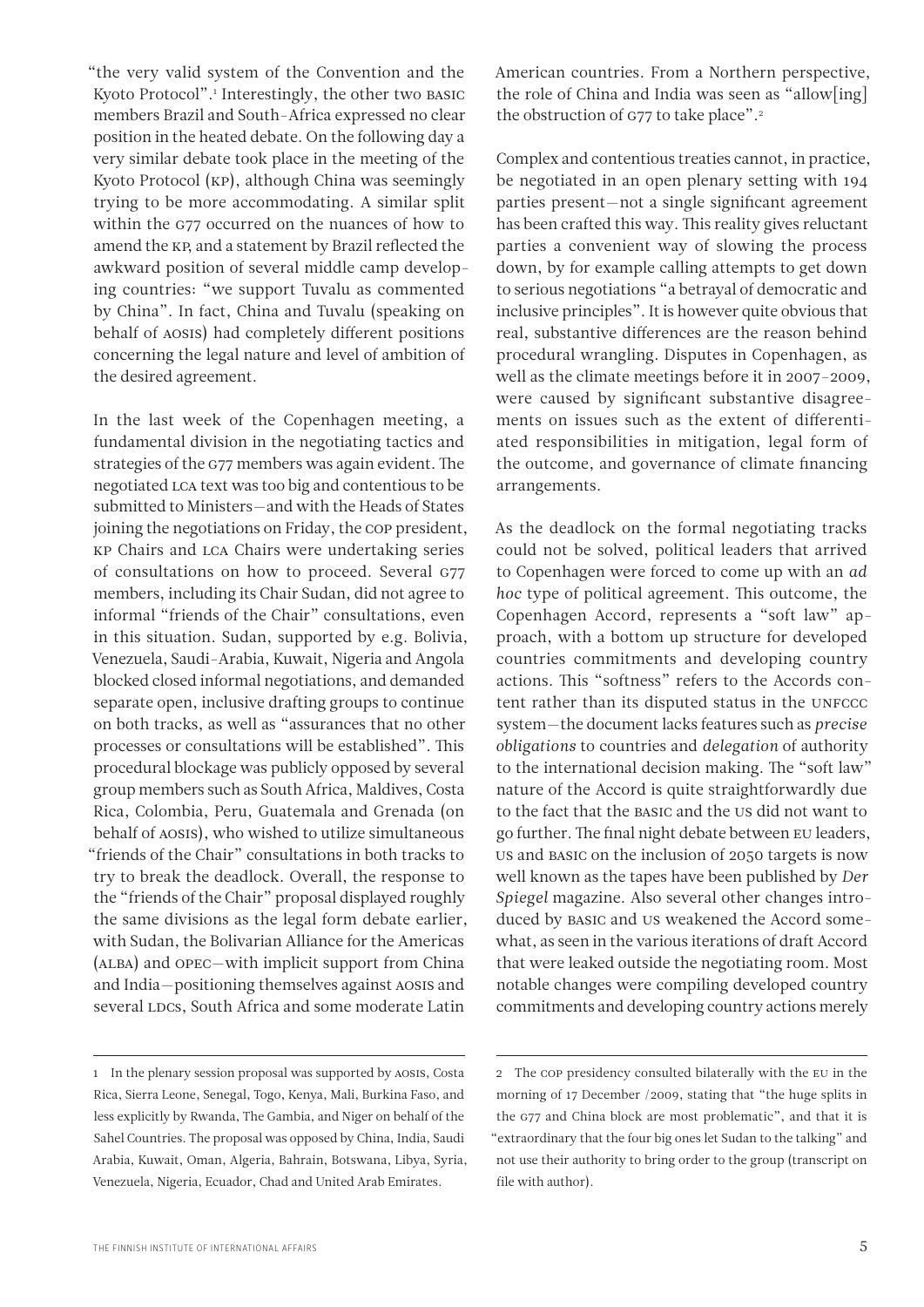to an INF document with no formal status, and not the Accord itself (paras 4 and 5), exclusion of "our firm resolve to adopt one or more legal instruments" (preamble) and the exclusion of a new mandate to negotiate a legal instrument (Decision 1/CP15).3

In the final plenary, famously, Sudan and ALBA countries rejected the Accord, somewhat supported by non-G77 member Tuvalu. The main argument for the G77 members was that the Accord was a fruit of an untransparent and undemocratic negotiating process. Several other developing countries, including spokespersons for AOSIS, LDCs, the African Group (Algeria) and the African Union (Ethiopia), claimed that the negotiating process had been legitimate and encouraged COP-15 to adopt the Accord. China and India did not make supportive or discouraging statements during the extremely emotional debate. However, the lead negotiator of China became more and more cautious as the COP final plenary begun to discuss ways to solve the consensus problem by "noting" the Accord with references to UNFCCC articles—indicating that China (and India) wished the Accord to achieve only very low and informal status in the UNFCCC system.

#### New powers emerging: China and BASIC

China's active role in forming the BASIC coalition of emerging economies in the run up to Copenhagen took experienced diplomats and analysts by surprise. In the decisive days of COP-15, the four countries coordinated their positions "on an hourly basis".4 Prior to Copenhagen, China leaked and criticized a draft text coordinated by Denmark, despite cooperating with the COP presidency for months in creating that draft. The "backroom" development of a draft negotiating text was labelled by many developing countries as a significant cause of the escalated mistrust between North and South in Copenhagen. During the actual meeting, China is known to have coordinated much of the procedural obstructionism

that was implemented by Sudan.5 In the high level segment, Chinese Premier Wen Jiabao declined to participate personally in informal negotiations where other Head of States were present. The only feasible explanation for this is that China strategically concluded well before Copenhagen that any binding agreement was not in its interest.

This does not mean China is not concerned about climate change. All BASIC countries are taking domestic actions and recognise the co-benefits in climate protection. Many experts had interpreted BASIC countries' willingness to take domestic action—and their efforts to advertise these actions internationally—as evidence that BASIC countries would also allow "internationalization" of their climate policies, in the form of measurable, reportable and verifiable (MRV) actions. Copenhagen clearly demonstrated that this not a straightforward case.

Would more ambitious short term commitments by the North, or bigger and more precise figures in financing, have made a crucial difference to China? Very unlikely. Throughout the history of climate change negotiations China—as well as India—has carefully avoided international norms that might constrain its behaviour. Moreover, norms of *noninterference* and *sovereignty* have been the core of Chinese and Indian foreign policy since 1950s, and can be traced even further down in history. Enshrined in the Five Principles of Peaceful Cooperation (1954), these principles emerged in China within the National Salvation movement, in order to save the country from the escalating foreign and domestic caused turbulence that began in late 19th century, and reached a peak in revolutionary war. The movement contained a wide variety of rivalling political forces which all shared a common goal—to build a strong and independent China that could stand against all foreign coercive and subjugating attempts. The current leadership of Beijing has carefully built its political legitimacy based on this movement and has codified this historical legacy into the principles of non-interference and sovereignty. Giving up in a debate touching these principles in

<sup>3</sup> Four different draft versions of the Copenhagen Accord informally circulated between 17:00 PM, 18 December 2010, and finally tabled by COP presidency 2:30 AM, 19 December 2010 (on file with author).

<sup>4</sup> Indian Environment Minister Jairam Ramesh, Lokh Sabha of the Indian Parliament, 21 December 2009 (transcript on file with author).

<sup>5</sup> Michael Zammit Cutajar, "Climate Accord: From Copenhagen to Cancún", Carbon Positive, 3 March 2010; see also Nigel Purvins & Andrew Stevenson, "Rethinking Climate Diplomacy", p. 11, available at http://www.gmfus.org/publications/article. cfm?id=867.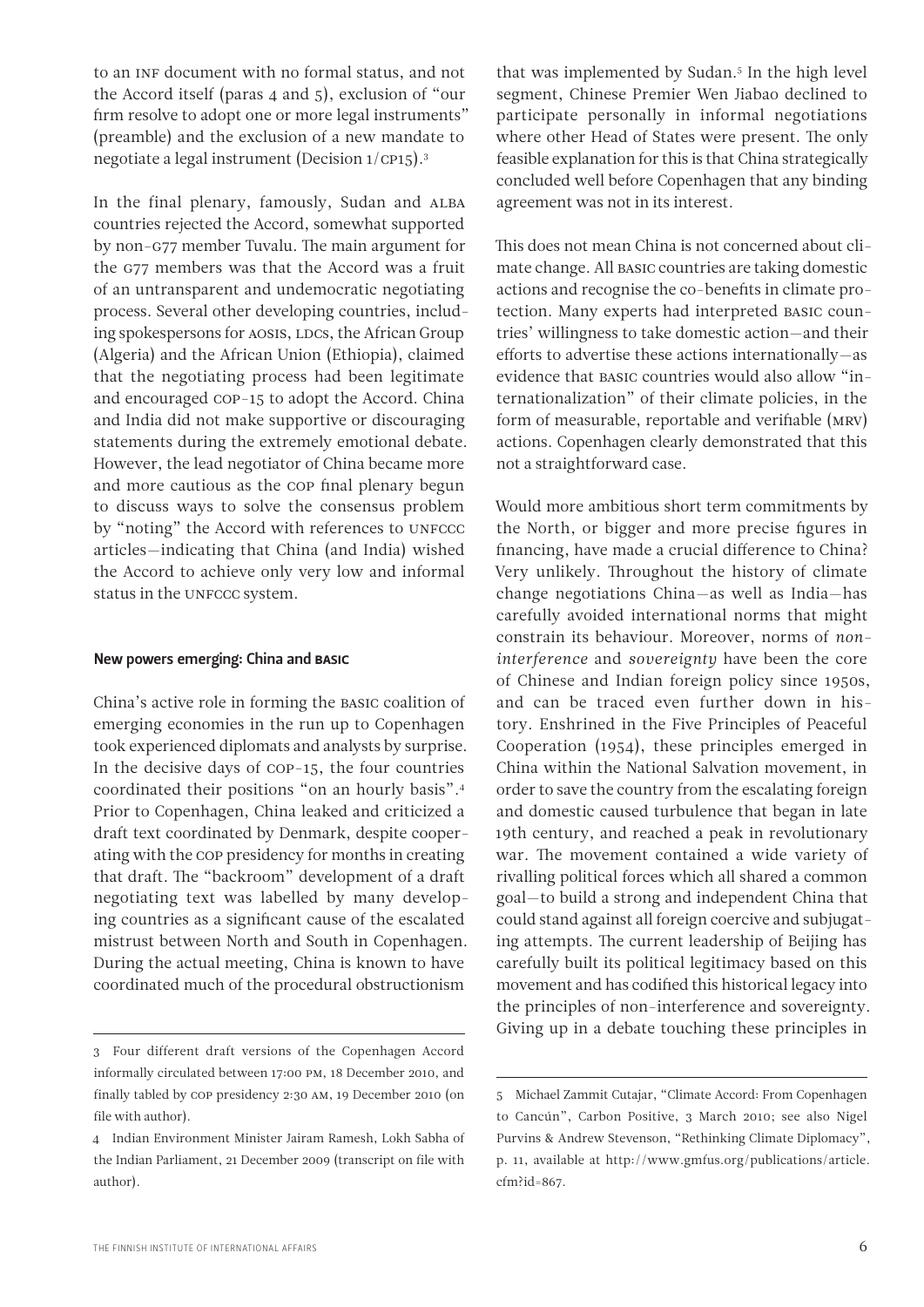

climate talks is seen as "opening gates" for further concessions. This was simply too big ask—and China reacted by throwing its political weight around in Copenhagen.

Climate radicalism on the rise

Beside the rise of BASIC to counter Northern pressure, another emerging trend in the G77 in climate talks has been radicalisation of several smaller countries, manifested as *vocal frustration* and *obstructionism*. Political posturing with much wider ideological and populist concerns—notably along North/South lines—has always hindered negotiations in the climate regime. There is an opportunity to score political points with domestic as well as international constituencies in the South by "acting tough" against "the hypocrisy of the rich North". However, several quite different motivations can be observed for radical questioning of the multilateral climate process.

Procedural concerns and opportunist exploitation of North/South mistrust have since the dawn of the UNFCCC been a key tool for Saudi Arabia and the OPEC group in their negotiating strategy. Saudi Arabia's role has been well documented and analysed as a prime example of obstructionism—negotiating while preferring no agreement to any other outcome. Currently these characteristics are emerging beyond the "usual suspects" of oil-exporting countries. In Copenhagen the Presidents of Venezuela and Bolivia, in particular, used their limelight in the high-level segment to criticize the US, all rich nations, and the "predatory capitalist system".

THE FINNISH INSTITUTE OF INTERNATIONAL AFFAIRS  $7\,$ 

Photo: The White House

Populism, anti-Americanism—and for petro-states Venezuela and Ecuador also a perceived threat of an effective climate regime—are apparent reasons for this obstructionism. The climate radicalism of ALBA states is a recent phenomenon, seemingly reflecting broader developments in Latin American politics, as well as the heightened status of the climate issue in international relations.

The rest of the G77 countries naturally noticed the posturing of ALBA, and some such as Maldives, Barbados and Papua New Guinea made bitter remarks about using the climate agenda in order to "score cheap political points". Also neighbouring countries Guatemala, Colombia and Peru have sharply distanced themselves from ALBA climate positions. It has, however, not been adequately noted that the obstructionist practices of ALBA countries also enjoy a certain degree of legitimacy among wider circles in small G77 country delegations and stakeholders. Many find it understandably hard to accept that, in order to be effective, global negotiations need to deploy negotiating practices such as "friends of the Chair" groups and "Chair's texts". Rhetoric of "democracy" and "inclusiveness" hits a fruitful ground in the context of mistrust between developed and developing countries, widespread feelings of exclusion, and the historic backdrop of the North/South divide discussed in the introduction. Consequently, Sudanese statements such as "we are not ready to rubberstamp a text coming out of the blue", received applauses from the floor in the heated Copenhagen talks. And with China on the defensive against increasing pressure from the North (and vulnerable parts of the South), it also supported Sudan and ALBA in their wrecking tactics in Copenhagen. Under these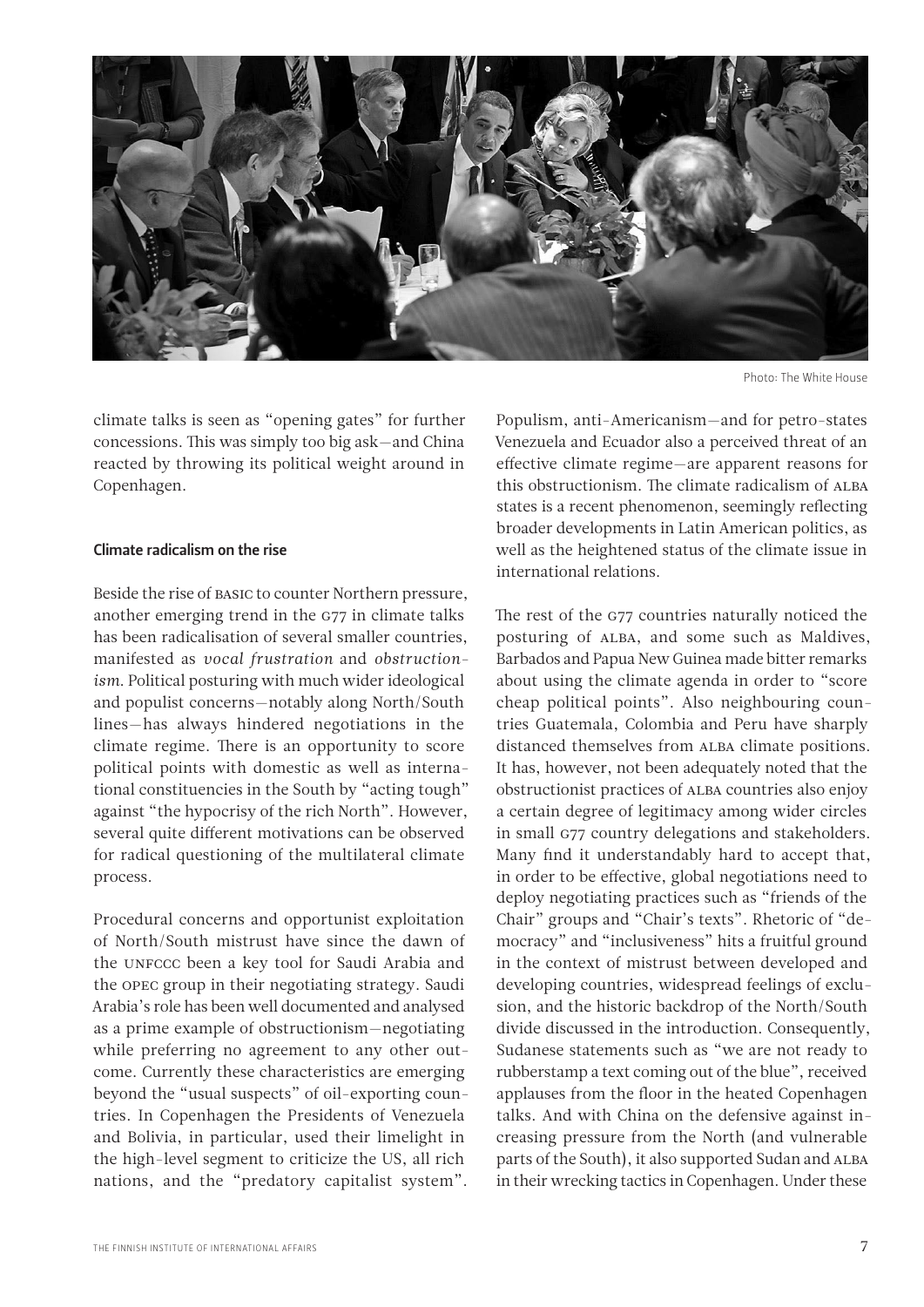| Country      | Proportion of China-Africa trade (2008) |
|--------------|-----------------------------------------|
| Angola       | $24\%$                                  |
| South Africa | $17\%$                                  |
| Sudan        | $8\%$                                   |
| Nigeria      | $7\%$                                   |
| Egypt        | $6\%$                                   |

#### Text box 2: China's trade relations with African countries

circumstances, it is probable that ALBA countries will continue to drive for obstruction in the COPs, as they face very little risk of isolation, and are morally empowered by the difficulties of the US with implementing its domestic climate legislation. The lead negotiator of Venezuela will have a mandate to continue to pontificate against "predatory capitalism" and make various wild claims in G77 meetings, such as that associating with the Copenhagen Accord would mean a legally binding obligation via the Vienna Convention of Treaties.

Besides the ALBA countries, obstructionism may find supporters in the African Group, which is the third new active G77 subgroup that has recently emerged. The group has emphasized adaptation needs and vulnerability, however, the large diversity and different geopolitical leanings of African countries seemingly poses challenges to achieving common positions. In Copenhagen, the narratives of blame-game, divisions and betrayal started early for Africa, already in the first week, as a delegate of Sudan accused his Group members of being "unprepared", "lazy" or "bought off" by the industrialized nations.<sup>6</sup> Sudan as well as a couple of other African countries are potential radicals, framing climate change in terms of justice in a global class struggle. Close economic ties to China and oil-exporting may also increasingly influence the climate positions of some African countries (Box 2).

#### The way forward

As the UN negotiations continue on two tracks in 2010, the G77 unity and functioning has become an "elephant in the room"—even a quick peek into the climate talks reveals the all important split in the group concerning the role of the Copenhagen Accord and the North/South compromise embedded in it.

Incoming G77 Chair Yemen will have a very hard time balancing between parties as a neutral Chair, and is likely to face considerable pressure from the likes of neighbouring Saudi Arabia to take a tough stance against possible further North/South compromises. Interestingly, in the first negotiations of 2010 Yemen did not use services of professional hard-liners such as Bernaditas Müller, whose to inclusion in the Yemini delegation was advocated by the uncompromising—as well as the clearly obstructionist—camps within the G77 group. However, a lack of seasoned but more moderate coordinators is acute, and Mrs Müller seemed to once again to negotiate on behalf of the group on a crunch issue in the April meeting, namely the AWG-LCA Chair's mandate.

The debate within the G77 is a key question in moving the climate talks forward after Copenhagen. There is a fair amount unanimity within the G77 on the inadequacy of Northern action on climate change. Enshrined in the Convention Article 3.1, the "common but differentiated responsibility" calls on developed countries to *take the lead* in making considerable reductions in their emissions and assist developing countries in their mitigation efforts through contributions towards technology, finance and capacity development. Also, the collective sense

<sup>6</sup> Ambassador Lumumba Stanislaus-Kaw Di-Aping (Sudan), in a meeting with African civil society, 8 December 2009.